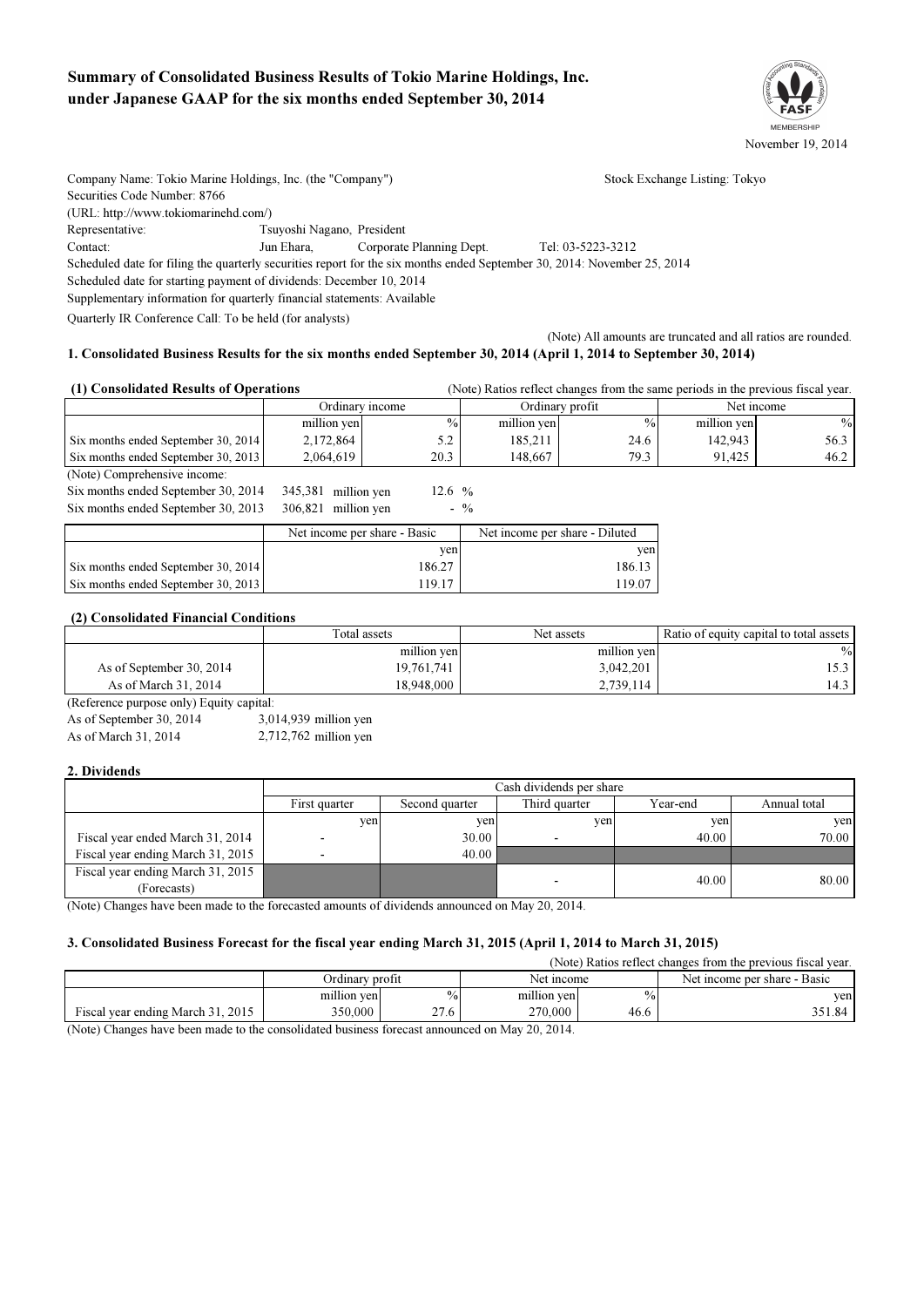#### \*Notes

(1) Significant changes with respect to the subsidiaries of the Company (changes in Specified Subsidiaries that resulted in a change in the scope of consolidation) during the six months ended September 30, 2014: None

(2) Changes in accounting policies, changes in accounting estimates, and retrospective restatements

- (a) Changes in accounting policies to reflect amendments of accounting standards and related matters: Yes
- (b) Changes in accounting policies other than (a): None
- (c) Changes in accounting estimates: None
- (d) Retrospective restatements: None
- (Note) Please see Appendix p. 3 "Changes in accounting policies, changes in accounting estimates, and retrospective restatements" for details.

#### (3) Number of shares issued (common share)

| (a) Total number of the shares issued (including treasury shares) |                    |                    |
|-------------------------------------------------------------------|--------------------|--------------------|
| As of September 30, 2014                                          | 769,524,375 shares |                    |
| As of March 31, 2014                                              | 769,524,375 shares |                    |
| (b) Number of treasury shares held                                |                    |                    |
| As of September 30, 2014                                          | 2,150,847 shares   |                    |
| As of March 31, 2014                                              | 2,306,514 shares   |                    |
| (c) Average number of shares outstanding                          |                    |                    |
| During the six months ended September 30, 2014                    | 767,367,726 shares |                    |
| During the six months ended September 30, 2013                    |                    | 767,172,487 shares |
|                                                                   |                    |                    |

### Summary of Non-consolidated Business Results of Tokio Marine Holdings, Inc. under Japanese GAAP for the six months ended September 30, 2014

#### 1. Non-consolidated Business Results for the six months ended September 30, 2014 (April 1, 2014 to September 30, 2014)

| (1) Non-consolidated Results of Operations |                  |               |                  | (Note) Ratios reflect changes from the same periods in the previous fiscal year. |                 |               |             |               |
|--------------------------------------------|------------------|---------------|------------------|----------------------------------------------------------------------------------|-----------------|---------------|-------------|---------------|
|                                            | Operating income |               | Operating profit |                                                                                  | Ordinary profit |               | Net income  |               |
|                                            | million ven      | $\frac{0}{0}$ | million ven      | $\frac{0}{0}$                                                                    | million ven     | $\frac{0}{0}$ | million ven | $\frac{0}{0}$ |
| Six months ended September 30, 2014        | 48.531           | 220.9         | 44.940           | 291.4                                                                            | 45.012          | 291.0         | 45.014      | 290.8         |
| Six months ended September 30, 2013        | 15.124           | (32.6)        | 1.481            | (40.1)                                                                           | 11.513 +        | (39.7)        | 11.519      | (39.6)        |

|                                     | Net income per share - Basic |
|-------------------------------------|------------------------------|
|                                     | ven                          |
| Six months ended September 30, 2014 | 58.66                        |
| Six months ended September 30, 2013 | 15.01                        |

#### (2) Non-consolidated Financial Conditions

|                                                                                                                                                                                                                                                                                                                    | Total assets | Net assets  | Ratio of equity capital to total assets |
|--------------------------------------------------------------------------------------------------------------------------------------------------------------------------------------------------------------------------------------------------------------------------------------------------------------------|--------------|-------------|-----------------------------------------|
|                                                                                                                                                                                                                                                                                                                    | million yen  | million yen | $\frac{0}{0}$                           |
| As of September 30, 2014                                                                                                                                                                                                                                                                                           | 2,492,887    | 2,491,103   | 99.9                                    |
| As of March 31, 2014                                                                                                                                                                                                                                                                                               | 2.478.082    | 2,476,501   | 99.9                                    |
| $\sqrt{2}$ $\sqrt{2}$ $\sqrt{2}$ $\sqrt{2}$ $\sqrt{2}$ $\sqrt{2}$ $\sqrt{2}$ $\sqrt{2}$ $\sqrt{2}$ $\sqrt{2}$ $\sqrt{2}$ $\sqrt{2}$ $\sqrt{2}$ $\sqrt{2}$ $\sqrt{2}$ $\sqrt{2}$ $\sqrt{2}$ $\sqrt{2}$ $\sqrt{2}$ $\sqrt{2}$ $\sqrt{2}$ $\sqrt{2}$ $\sqrt{2}$ $\sqrt{2}$ $\sqrt{2}$ $\sqrt{2}$ $\sqrt{2}$ $\sqrt{2$ |              |             |                                         |

(Reference purpose only) Equity capital:

As of September 30, 2014 As of March 31, 2014 2,474,609 million yen 2,489,332 million yen

#### 2. Non-consolidated Business Forecast for the fiscal year ending March 31, 2015 (April 1, 2014 to March 31, 2015)

|  |  | (Note | Ratios<br>change <sup>r</sup><br>trom<br>reflect<br>the | vear.<br>previous<br>fiscal |
|--|--|-------|---------------------------------------------------------|-----------------------------|
|  |  |       |                                                         | $N + \alpha +$              |

|                                   |             | Ordinary profit<br>Operating income |             | Net income    |             | Net income per<br>share - Basic |        |
|-----------------------------------|-------------|-------------------------------------|-------------|---------------|-------------|---------------------------------|--------|
|                                   | million ven | $\%$                                | million yen | $\frac{0}{0}$ | million yen | $\%$                            | ven    |
| Fiscal year ending March 31, 2015 | 149.000     | 666.4                               | 141.500     | .071.0        | 141.500     | .042.5                          | 184.39 |

#### \*Disclosure regarding the execution of the interim audit process

This "Summary of Consolidated Business Results" is outside the scope of the external auditor's interim audit procedure required by the Financial Instruments and Exchange Act. The interim audit process has not been completed as of the date of the disclosure in the "Summary of Consolidated Business Results".

#### \*Notes concerning the business forecast and other items

1. Any business forecasts contained in this document are based on information available to the Company as of the date of this document and certain assumptions, and actual results may materially differ from the forecasts depending upon various factors.

2. The Company prepared its consolidated and non-consolidated interim financial statements for the six months ended September 30, 2014 because it is a "specific business company" as defined in Article 17-15, paragraph 2 of the Cabinet Office Ordinance on Disclosure of Company Information.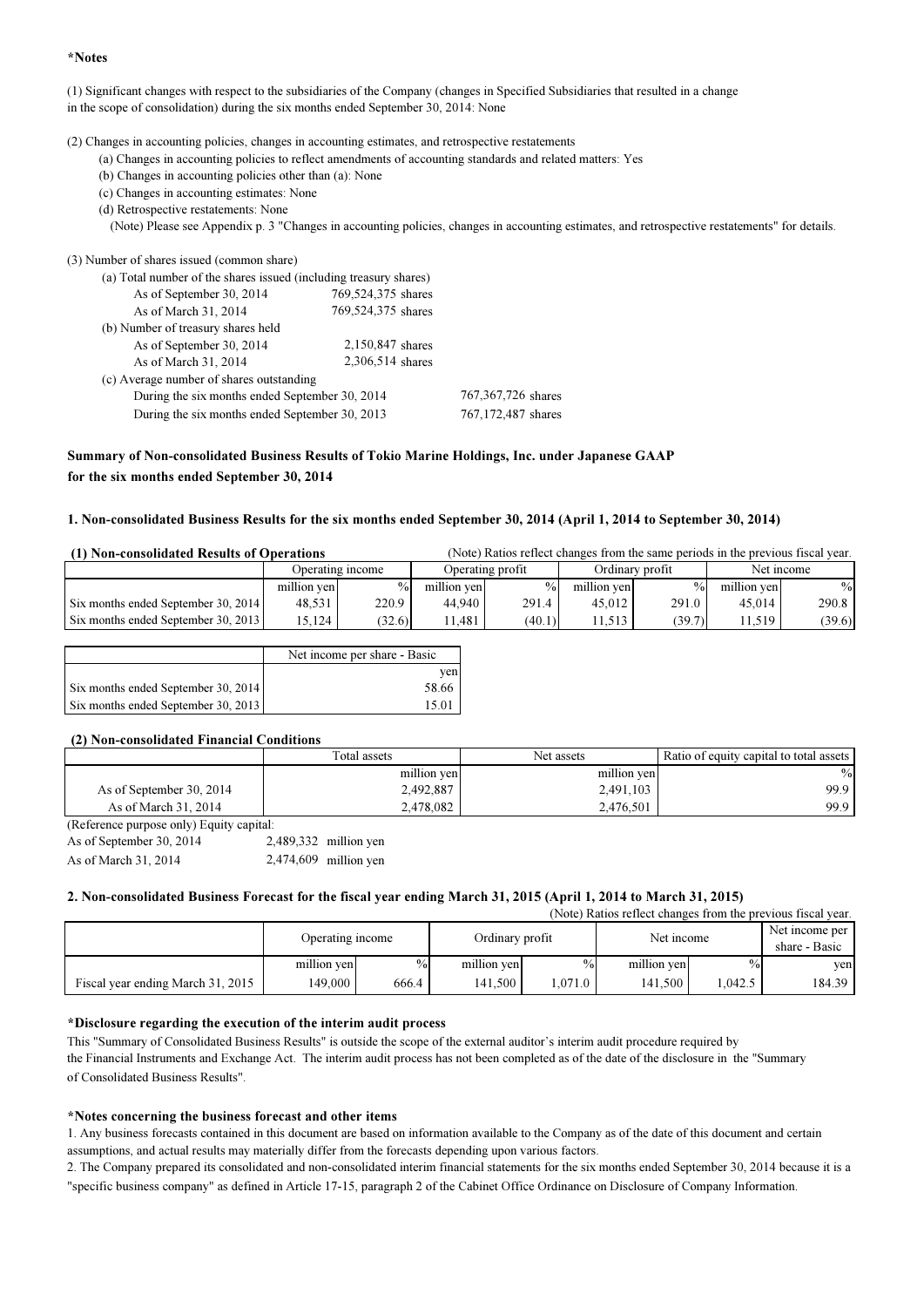# Contents of Appendix

| 1. Qualitative information concerning the consolidated business results for the six months ended                                                                                                                               |
|--------------------------------------------------------------------------------------------------------------------------------------------------------------------------------------------------------------------------------|
| September 30, 2014 $\cdots$ $\cdots$ $\cdots$ $\cdots$ $\cdots$ $\cdots$ $\cdots$ $\cdots$ $\cdots$ $\cdots$ $\cdots$ $\cdots$ $\cdots$ $\cdots$ $\cdots$ $\cdots$                                                             |
| (1) Qualitative information concerning the consolidated results of operations manufacture 2                                                                                                                                    |
| (2) Qualitative information concerning the consolidated financial condition manufacture 2                                                                                                                                      |
| (3) Qualitative information concerning the consolidated business forecast manufacture information 2                                                                                                                            |
|                                                                                                                                                                                                                                |
| Changes in accounting policies, changes in accounting estimates, and retrospective                                                                                                                                             |
|                                                                                                                                                                                                                                |
| 3. Consolidated Financial Statements manufactured and a financial statements of a                                                                                                                                              |
|                                                                                                                                                                                                                                |
| (2) Consolidated Statement of Income and Consolidated Statement of Comprehensive Income 5                                                                                                                                      |
|                                                                                                                                                                                                                                |
| (4) Notes regarding going concern assumption manufactured concerns 9                                                                                                                                                           |
| 4. Supplementary information manufactured contains and the state of 10                                                                                                                                                         |
|                                                                                                                                                                                                                                |
| (2) Premiums written and claims paid by lines of business manufactured in the 11                                                                                                                                               |
| $(3)$ Securities $\cdots$ 12                                                                                                                                                                                                   |
| (4) Derivative financial instruments manufactured and the property of the property of the property of the property of the property of the property of the property of the property of the property of the property of the prop |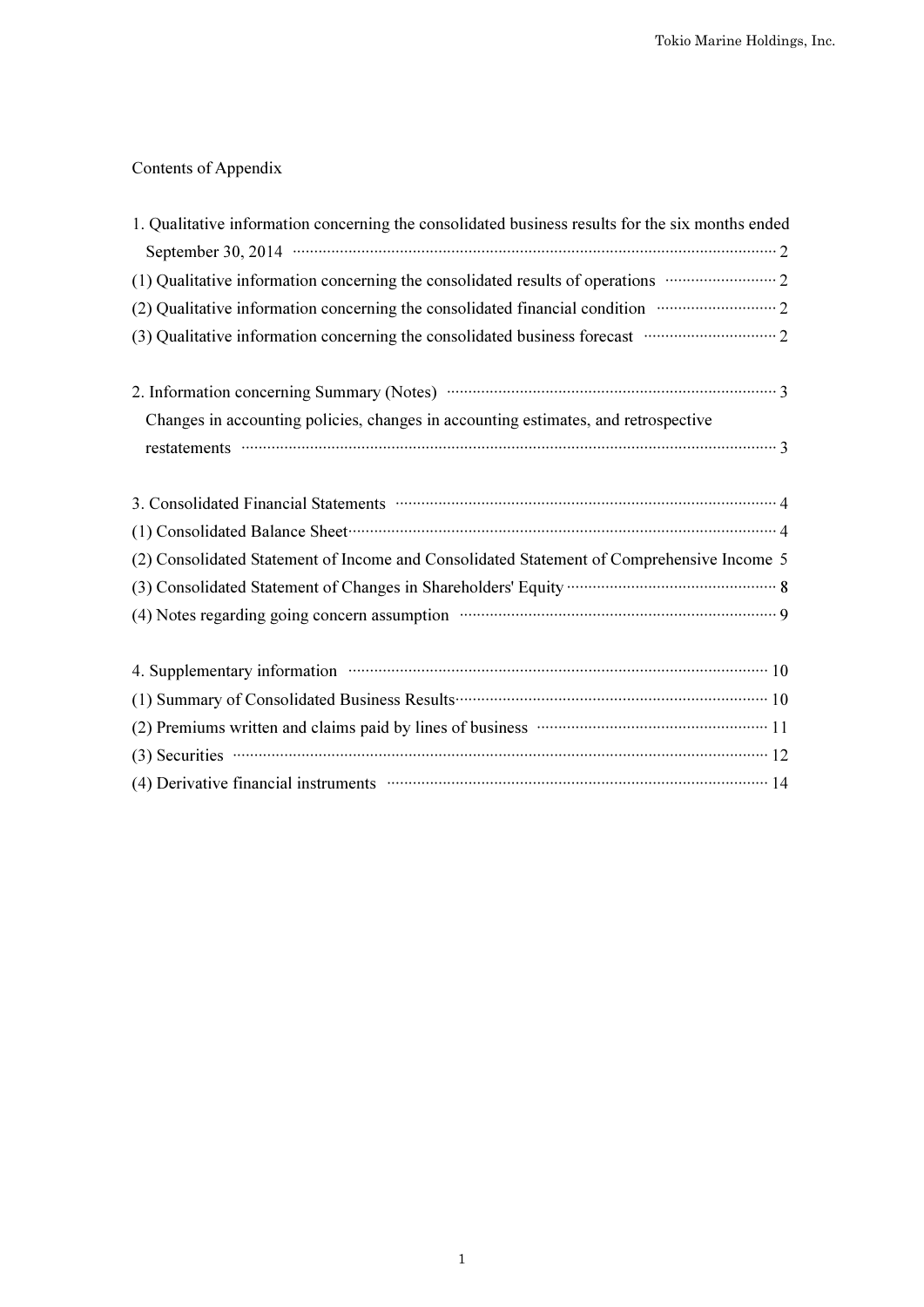# **1. Qualitative information concerning the consolidated business results for the six months ended September 30, 2014**

# **(1) Qualitative information concerning the consolidated results of operations**

During the six months ended September 30, 2014, while some developing countries showed signs of weakness and European economies were concerned about the downturn in the inflation rate, the U.S. economy continued to improve and the world economy gradually improved as a whole.

In Japan, while there continued to be some signs of weakness due to the increase in consumption tax rate, the economy continued to recover gradually.

Under these conditions, as a result of our efforts to improve performance centered on our property and casualty and life insurance businesses, our operating results for the six months ended September 30, 2014 were as follows:

Compared to the six months ended September 30, 2013, ordinary income increased by 108.2 billion yen to 2,172.8 billion yen, the main components of which were underwriting income of 1,809.9 billion yen and investment income of 316.4 billion yen. Compared to the six months ended September 30, 2013, ordinary expenses increased by 71.6 billion yen to 1,987.6 billion yen, the main components of which were underwriting expenses of 1,641.9 billion yen, investment expenses of 27.8 billion yen, and operating and general administrative expenses of 311.2 billion yen.

As a result, ordinary profit for the six months ended September 30, 2014 increased by 36.5 billion yen from the same period in the prior year to 185.2 billion yen.

Net income for the six months ended September 30, 2014, composed of ordinary profit plus extraordinary gains minus extraordinary losses and total income taxes, increased by 51.5 billion yen from the same period in the prior year to 142.9 billion yen.

# **(2) Qualitative information concerning the consolidated financial condition**

As of September 30, 2014, consolidated total assets were 19,761.7 billion yen. This represents an increase of 813.7 billion yen from March 31, 2014, which was mainly due to the increase in the domestic equities driven by the improvement of Japan's stock market.

# **(3) Qualitative information concerning the consolidated business forecast**

The Company has revised its consolidated business forecast for the fiscal year ending March 31, 2015. The revised consolidated business forecast for the fiscal year ending March 31, 2015 is 350.0 billion yen in ordinary profit and 270.0 billion yen in net income. The forecast is primarily based on the following assumptions:

- With regard to net premiums written and life insurance premiums, the Company expects 3,030.0 billion yen and 500.0 billion yen respectively, based on the Company's own projections taking into consideration the business results for the six months ended September 30, 2014 and for previous years.
- As for net incurred losses relating to natural catastrophe, we expect 40.0 billion yen for Tokio Marine & Nichido Fire Insurance Co., Ltd. and 3.0 billion yen for Nisshin Fire &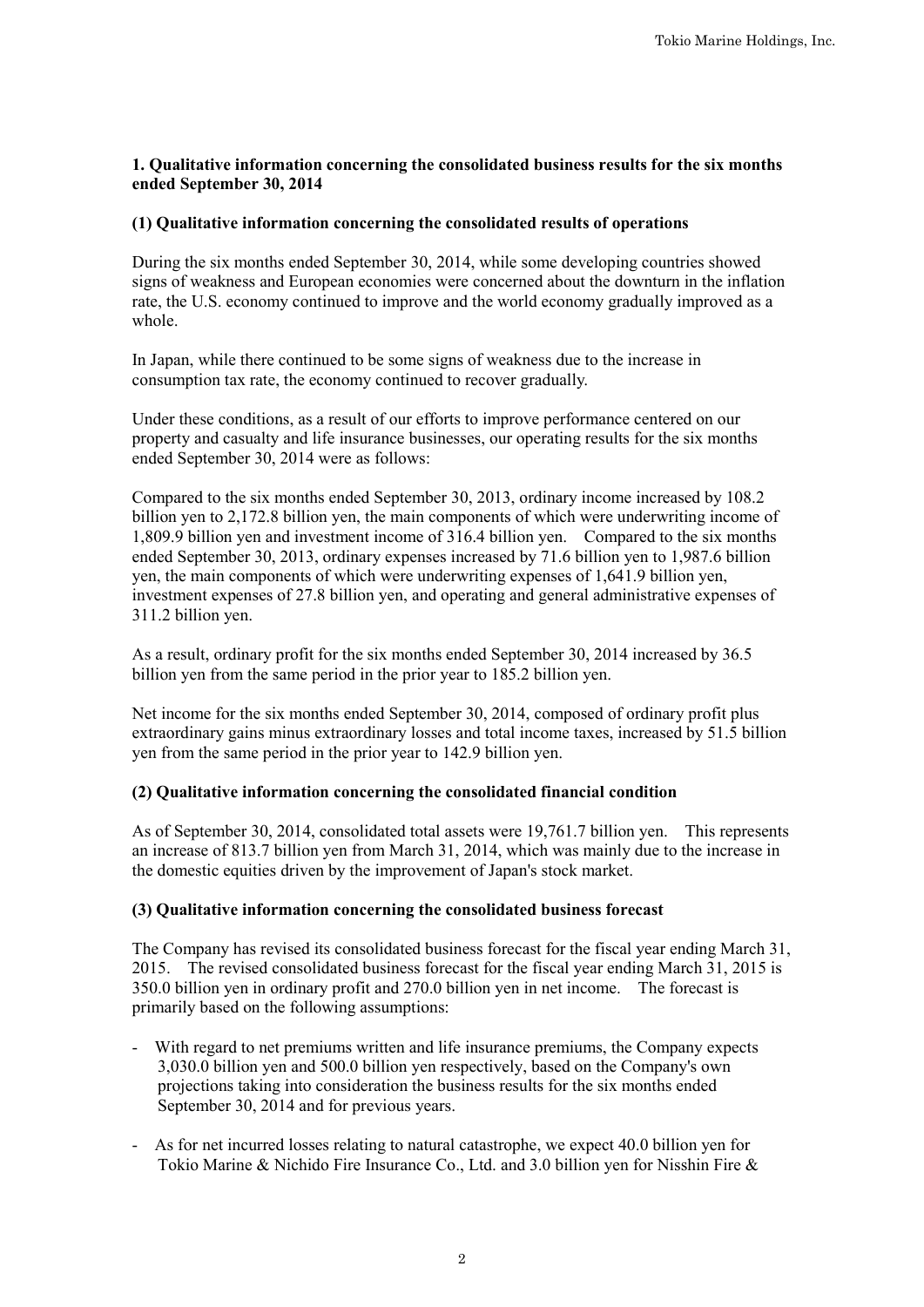Marine Insurance Co., Ltd., taking into consideration the actual loss emergence for the six months ended September 30, 2014 and for previous years.

In regard to interest rates, exchange rates and equity market conditions, the Company assumes there will be no significant changes from market rates and conditions as of September 30, 2014.

The forecast described above is based on the information available to the Company as of the date of this document and the assumptions above. The actual results may materially differ from the forecast depending upon various factors.

## **2. Information concerning Summary (Notes)**

# **Changes in accounting policies, changes in accounting estimates, and retrospective restatements**

(Changes in accounting policies)

Regarding Accounting Standard for Retirement Benefits (ASBJ Statement No.26, May 17, 2012; hereinafter the "Accounting Standard for Retirement Benefits") and the Guidance on Accounting Standard for Retirement Benefits (ASBJ Guidance No.25, May 17, 2012; hereinafter the "Guidance on Retirement Benefits"), the Company has been applying the provisions stated in Clause 35 of the Accounting Standard for Retirement Benefits and in Clause 67 of the Guidance on Retirement Benefits since the beginning of the fiscal year 2014 and reviewed its method of calculating retirement benefit obligations and service costs. The Company has changed the attribution method for projected retirement benefits from the point basis to the benefit formula basis. Also, the Company has changed the method for determining the discount rate from the use of the period approximate to the expected average remaining working lives of employees to the use of a single weighted average discount rate reflecting the estimated timing and amount of benefit payments.

The application of the Accounting Standard for Retirement Benefits and the Guidance on Retirement Benefits is subject to the transitional accounting treatment set forth in Clause 37 of the Accounting Standard for Retirement Benefits, and the effect of the change is included in retained earnings at the beginning of the fiscal year 2014.

As a result, net defined benefit assets decreased by 153 million yen, net defined benefit liabilities increased by 17,562 million yen and retained earnings decreased by 12,268 million yen at the beginning of the fiscal year 2014. Also, ordinary profit and income before income taxes and non-controlling interests for the six months ended September 30, 2014 increased by 625 million yen, respectively.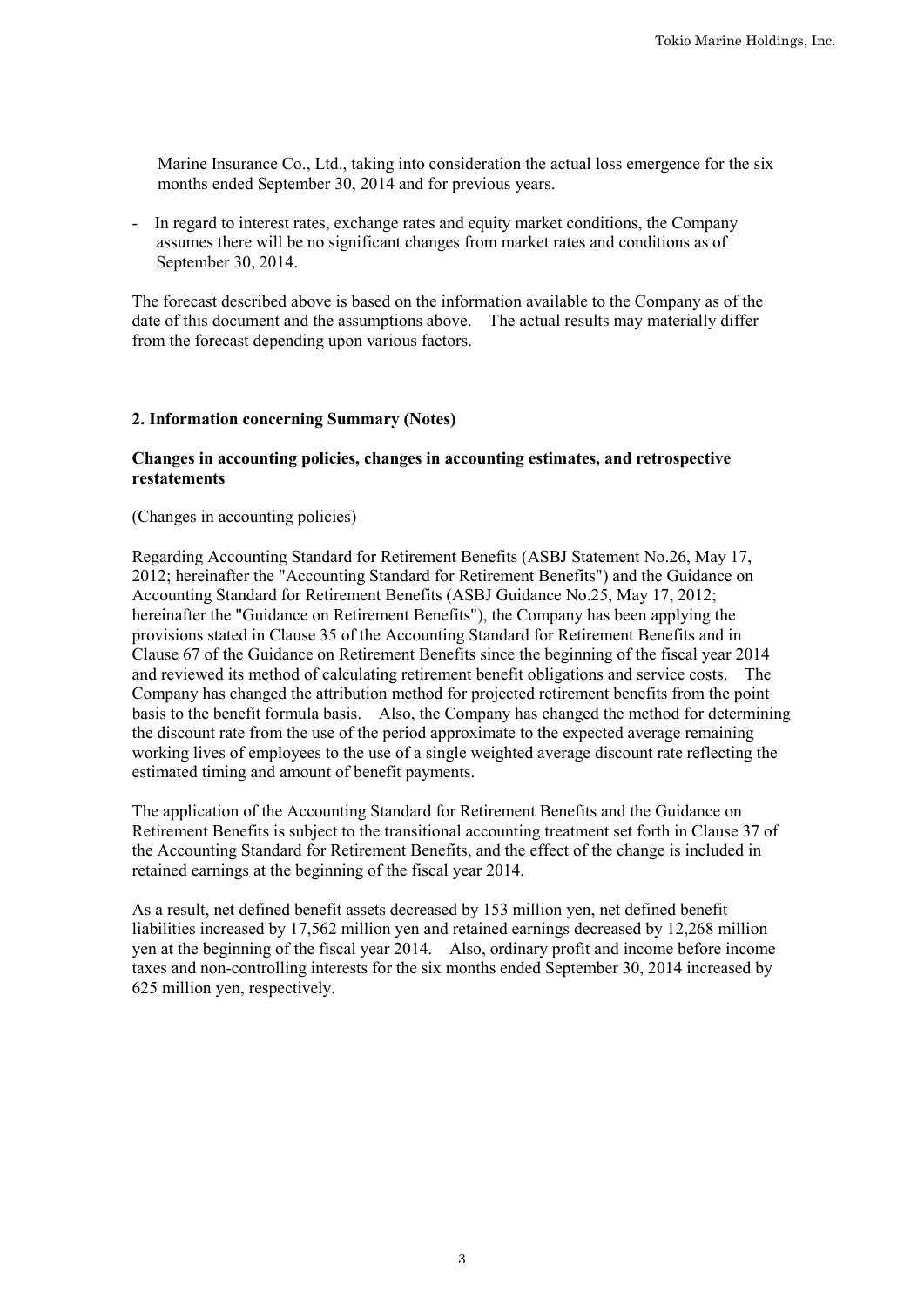# 3. Consolidated Financial Statements

## (1) Consolidated Balance Sheet

|  | (Yen in millions) |  |
|--|-------------------|--|
|  |                   |  |

|                                                         | As of March 31, 2014 | As of September 30, 2014 |
|---------------------------------------------------------|----------------------|--------------------------|
| <b>Assets</b>                                           |                      |                          |
| Cash and bank deposits                                  | 439,368              | 456,679                  |
| Call loans                                              | 270,931              | 425,811                  |
| Receivables under resale agreements                     | 119,974              | 403,940                  |
| Receivables under securities borrowing transactions     | 38,580               | 14,433                   |
| Monetary receivables bought                             | 877,452              | 997,427                  |
| Money trusts                                            | 2,897                | 2,469                    |
| Securities                                              | 14,761,559           | 15,043,945               |
| Loans                                                   | 373,574              | 374,215                  |
| Tangible fixed assets                                   | 300,753              | 282,307                  |
| Intangible fixed assets                                 | 427,987              | 395,348                  |
| Other assets                                            | 1,263,916            | 1,298,941                |
| Net defined benefit assets                              | 1,595                | 1,205                    |
| Deferred tax assets                                     | 64,078               | 59,377                   |
| Customers' liabilities under acceptances and guarantees | 30,379               | 26,966                   |
| Allowance for doubtful accounts                         | (25, 048)            | (21, 329)                |
| <b>Total assets</b>                                     | 18,948,000           | 19,761,741               |
| <b>Liabilities</b>                                      |                      |                          |
| Insurance liabilities                                   | 13,591,573           | 13,913,526               |
| Outstanding claims                                      | 1,975,880            | 1,972,624                |
| <b>Underwriting reserves</b>                            | 11,615,692           | 11,940,901               |
| Corporate bonds                                         | 124,375              | 119,488                  |
| Other liabilities                                       | 1,855,409            | 1,953,345                |
| Payables under securities lending transactions          | 876,446              | 992,114                  |
| Other liabilities                                       | 978,962              | 961,230                  |
| Net defined benefit liabilities                         | 221,921              | 238,793                  |
| Provision for retirement benefits for directors         | 37                   | 16                       |
| Provision for employees' bonus                          | 40,345               | 37,983                   |
| Reserves under special laws                             | 78,763               | 80,842                   |
| Price fluctuation reserve                               | 78,763               | 80,842                   |
| Deferred tax liabilities                                | 175,793              | 263,406                  |
| Negative goodwill                                       | 90,286               | 85,171                   |
| Acceptances and guarantees                              | 30,379               | 26,966                   |
| <b>Total liabilities</b>                                | 16,208,886           | 16,719,539               |
| Net assets                                              |                      |                          |
| Shareholders' equity                                    |                      |                          |
| Share capital                                           | 150,000              | 150,000                  |
| Retained earnings                                       | 1,231,034            | 1,330,807                |
| Treasury shares                                         | (6,716)              | (6,267)                  |
| Total shareholders' equity                              | 1,374,318            | 1,474,539                |
| Accumulated other comprehensive income                  |                      |                          |
| Unrealized gains on securities, net of taxes            | 1,239,658            | 1,482,136                |
| Deferred gains (losses) on hedge transactions           | 18,222               | 18,458                   |
| Foreign currency translation adjustments                | 106,510              | 63,186                   |
| Remeasurements of defined benefit plans                 | (25, 946)            | (23, 381)                |
| Total accumulated other comprehensive income            | 1,338,444            | 1,540,399                |
| Share acquisition rights                                | 1,891                | 1,770                    |
| Non-controlling interests                               | 24,459               | 25,491                   |
| <b>Total net assets</b>                                 | 2,739,114            | 3,042,201                |
| Total liabilities and net assets                        | 18,948,000           | 19,761,741               |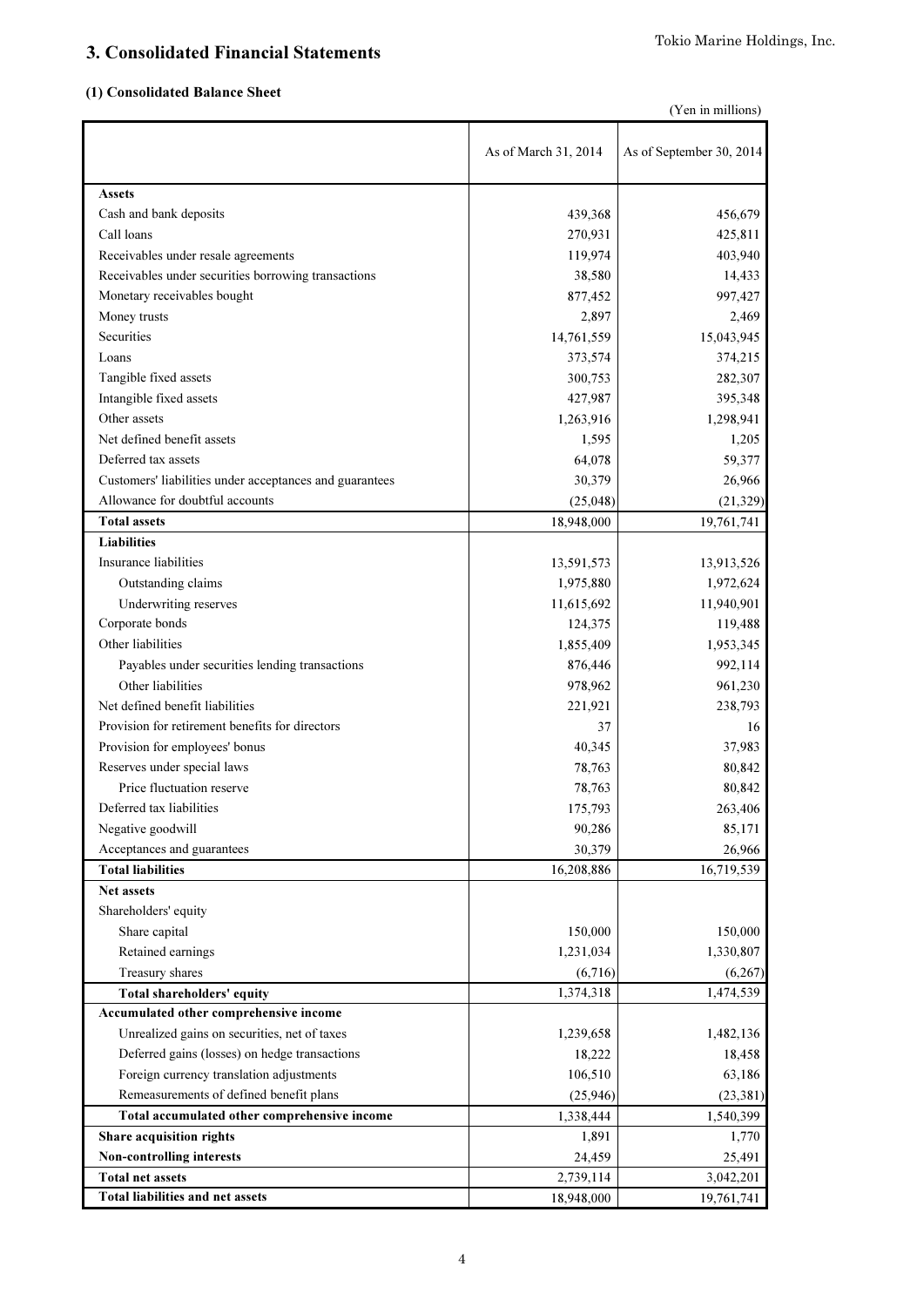# (2) Consolidated Statement of Income and Consolidated Statement of Comprehensive Income (Consolidated Statement of Income)

| (Yen in millions)                                                  |                                  |                                  |  |  |  |
|--------------------------------------------------------------------|----------------------------------|----------------------------------|--|--|--|
|                                                                    | Six months ended                 | Six months ended                 |  |  |  |
|                                                                    | September 30, 2013               | September 30, 2014               |  |  |  |
|                                                                    | (April 1, 2013 to                | (April 1, 2014 to                |  |  |  |
| <b>Ordinary</b> income                                             | September 30, 2013)<br>2,064,619 | September 30, 2014)<br>2,172,864 |  |  |  |
| <b>Underwriting income</b>                                         | 1,669,457                        | 1,809,983                        |  |  |  |
|                                                                    |                                  |                                  |  |  |  |
| Net premiums written                                               | 1,415,093                        | 1,517,665                        |  |  |  |
| Deposit premiums from policyholders                                | 55,315                           | 62,813                           |  |  |  |
| Investment income on deposit premiums                              | 27,094                           | 26,020                           |  |  |  |
| Life insurance premiums                                            | 168,318                          | 201,096                          |  |  |  |
| <b>Investment</b> income                                           | 355,638                          | 316,445                          |  |  |  |
| Interest and dividends                                             | 145,771                          | 165,283                          |  |  |  |
| Gains on money trusts                                              | 101                              | 11                               |  |  |  |
| Gains on trading securities                                        | 9,627                            | 207                              |  |  |  |
| Gains on sales of securities                                       | 63,783                           | 48,009                           |  |  |  |
| Gains on redemption of securities                                  | 638                              | 353                              |  |  |  |
| Investment gains on separate accounts                              | 148,593                          | 117,909                          |  |  |  |
| Transfer of investment income on deposit premiums                  | (27,094)                         | (26,020)                         |  |  |  |
| Other ordinary income                                              | 39,524                           | 46,435                           |  |  |  |
| Amortization of negative goodwill                                  | 5,114                            | 5,114                            |  |  |  |
| Equity in earnings of affiliates                                   |                                  | 315                              |  |  |  |
| <b>Ordinary expenses</b>                                           | 1,915,952                        | 1,987,652                        |  |  |  |
| <b>Underwriting expenses</b>                                       | 1,571,323                        | 1,641,979                        |  |  |  |
| Net claims paid                                                    | 745,723                          | 795,850                          |  |  |  |
| Loss adjustment expenses                                           | 59,532                           | 59,193                           |  |  |  |
| Agency commissions and brokerage                                   | 270,410                          | 302,721                          |  |  |  |
| Maturity refunds to policyholders                                  | 106,958                          | 96,984                           |  |  |  |
| Dividends to policyholders                                         | 70                               | 179                              |  |  |  |
| Life insurance claims                                              | 148,498                          | 144,116                          |  |  |  |
| Provision for outstanding claims                                   | 45,637                           | 18,114                           |  |  |  |
| Provision for underwriting reserves                                | 193,274                          | 222,002                          |  |  |  |
| <b>Investment expenses</b>                                         | 30,923                           | 27,850                           |  |  |  |
| Losses on money trusts                                             | 33                               | 1,438                            |  |  |  |
| Losses on sales of securities                                      | 7,041                            | 5,143                            |  |  |  |
| Impairment losses on securities                                    | 4,454                            | 2,130                            |  |  |  |
| Losses on redemption of securities                                 | 364                              | 436                              |  |  |  |
| Losses on derivatives                                              | 17,106                           | 13,873                           |  |  |  |
| Operating and general administrative expenses                      | 308,010                          | 311,224                          |  |  |  |
| Other ordinary expenses                                            | 8,012                            | 6,597                            |  |  |  |
| Interest expenses                                                  | 3,358                            | 3,020                            |  |  |  |
| Losses on bad debts                                                | 14                               | 444                              |  |  |  |
| Equity in losses of affiliates                                     | 1,411                            |                                  |  |  |  |
| Amortization of deferred assets under Article 113 of the Insurance |                                  |                                  |  |  |  |
| <b>Business Act</b>                                                | 1,600                            | 1,913                            |  |  |  |
| Deferred expenses under Article 113 of the Insurance Business Act  | (2,316)                          |                                  |  |  |  |
| <b>Ordinary profit</b>                                             | 148,667                          | 185,211                          |  |  |  |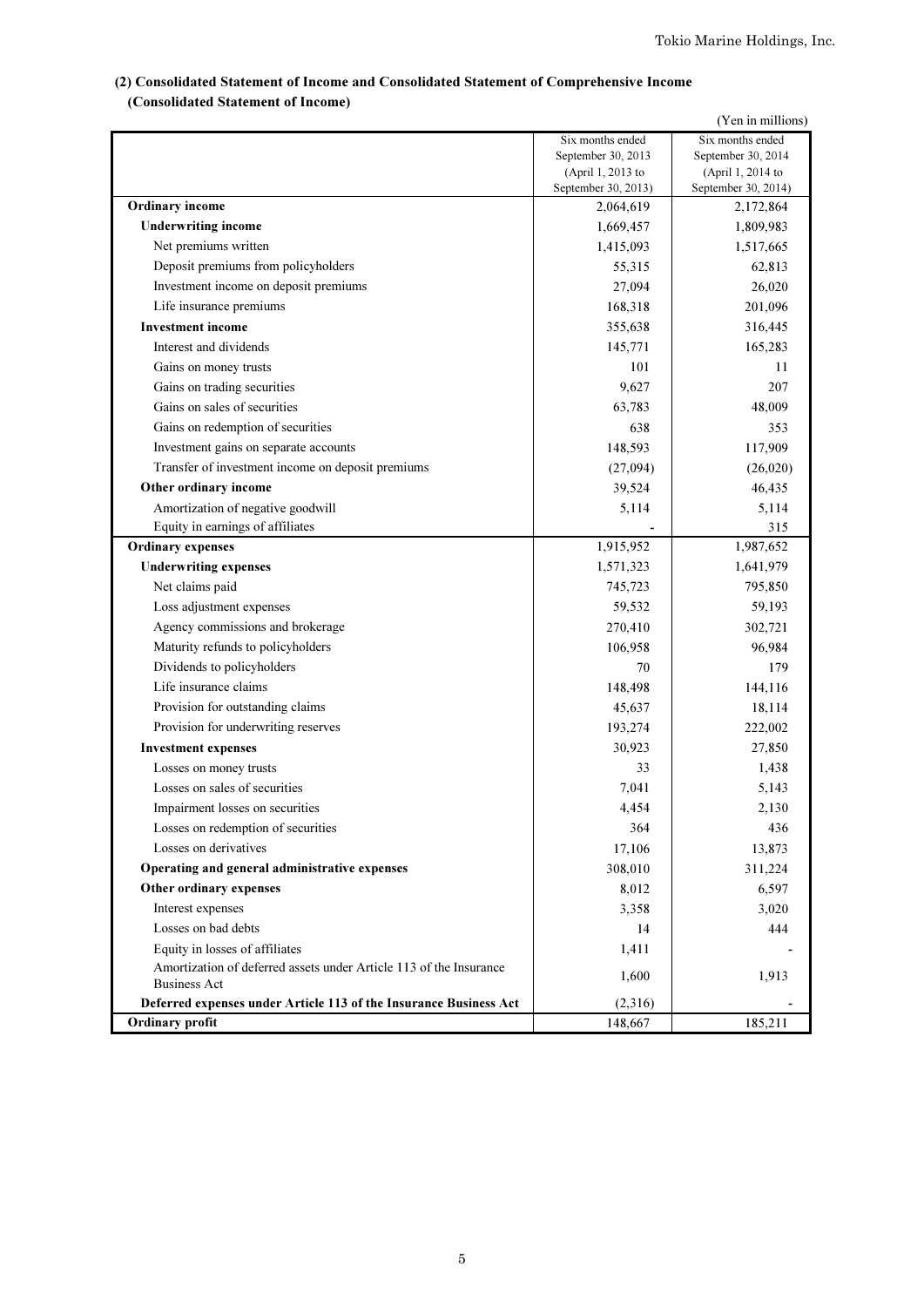Tokio Marine Holdings, Inc.

|                                                            |                     | (Yen in millions)   |
|------------------------------------------------------------|---------------------|---------------------|
|                                                            | Six months ended    | Six months ended    |
|                                                            | September 30, 2013  | September 30, 2014  |
|                                                            | (April 1, 2013 to   | (April 1, 2014 to   |
|                                                            | September 30, 2013) | September 30, 2014) |
| <b>Extraordinary gains</b>                                 | 1,239               | 1,710               |
| Gains on disposal of fixed assets                          | 1,220               | 1,710               |
| Gains on changes in equity of subsidiaries and affiliates  | 18                  |                     |
| <b>Extraordinary losses</b>                                | 3,905               | 13,093              |
| Losses on disposal of fixed assets                         | 314                 | 183                 |
| Impairment losses on fixed assets                          | 926                 | 9,786               |
| Losses on changes in equity of subsidiaries and affiliates | 5                   |                     |
| Provision for reserves under special laws                  | 2,209               | 2,078               |
| Provision for price fluctuation reserve                    | 2,209               | 2,078               |
| Other extraordinary losses                                 | 449                 | 1,044               |
| Income before income taxes and non-controlling interests   | 146,001             | 173,829             |
| Income taxes - current                                     | 33,780              | 38,355              |
| Income taxes - deferred                                    | 20,198              | (8,199)             |
| <b>Total income taxes</b>                                  | 53,979              | 30,156              |
| Income before non-controlling interests                    | 92,022              | 143,672             |
| Non-controlling interests                                  | 596                 | 729                 |
| Net income                                                 | 91,425              | 142,943             |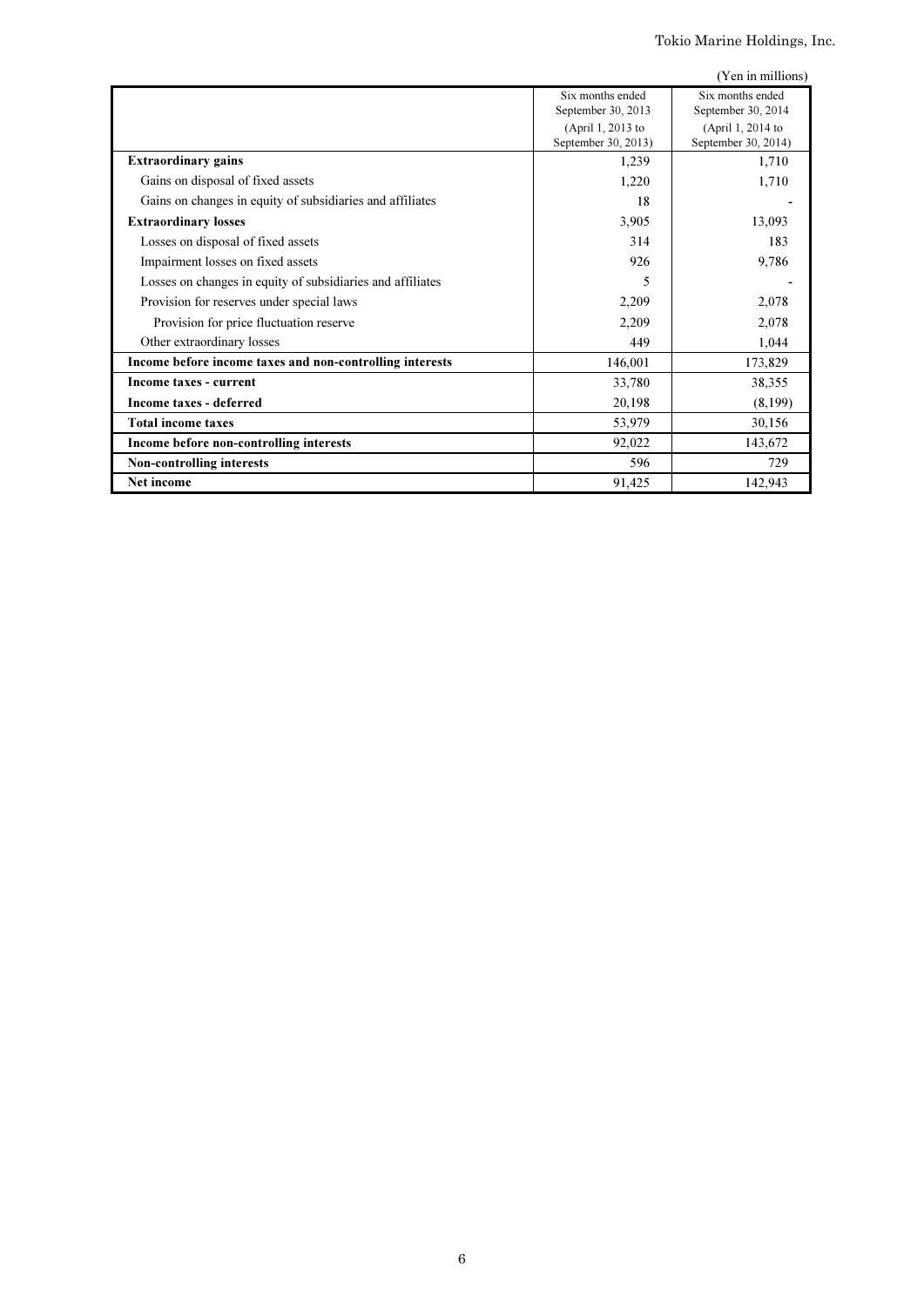## (Consolidated Statement of Comprehensive Income)

|                                                                    |                     | (Yen in millions)   |
|--------------------------------------------------------------------|---------------------|---------------------|
|                                                                    | Six months ended    | Six months ended    |
|                                                                    | September 30, 2013  | September 30, 2014  |
|                                                                    | (April 1, 2013 to   | (April 1, 2014 to   |
|                                                                    | September 30, 2013) | September 30, 2014) |
| Income before non-controlling interests                            | 92,022              | 143,672             |
| Other comprehensive income                                         |                     |                     |
| Unrealized gains on securities, net of taxes                       | 107,610             | 242,608             |
| Deferred gains (losses) on hedge transactions                      | (3,191)             | 236                 |
| Foreign currency translation adjustments                           | 109,646             | (43,398)            |
| Remeasurements of defined benefit plans, net of taxes              |                     | 2,565               |
| Share of other comprehensive income of affiliates accounted for by | 733                 | (303)               |
| the equity method                                                  |                     |                     |
| Total other comprehensive income                                   | 214,799             | 201,708             |
| <b>Total comprehensive income</b>                                  | 306,821             | 345,381             |
| Comprehensive income attributable to:                              |                     |                     |
| Owners of the parent                                               | 305,536             | 344,898             |
| Non-controlling interests                                          | 1,284               | 482                 |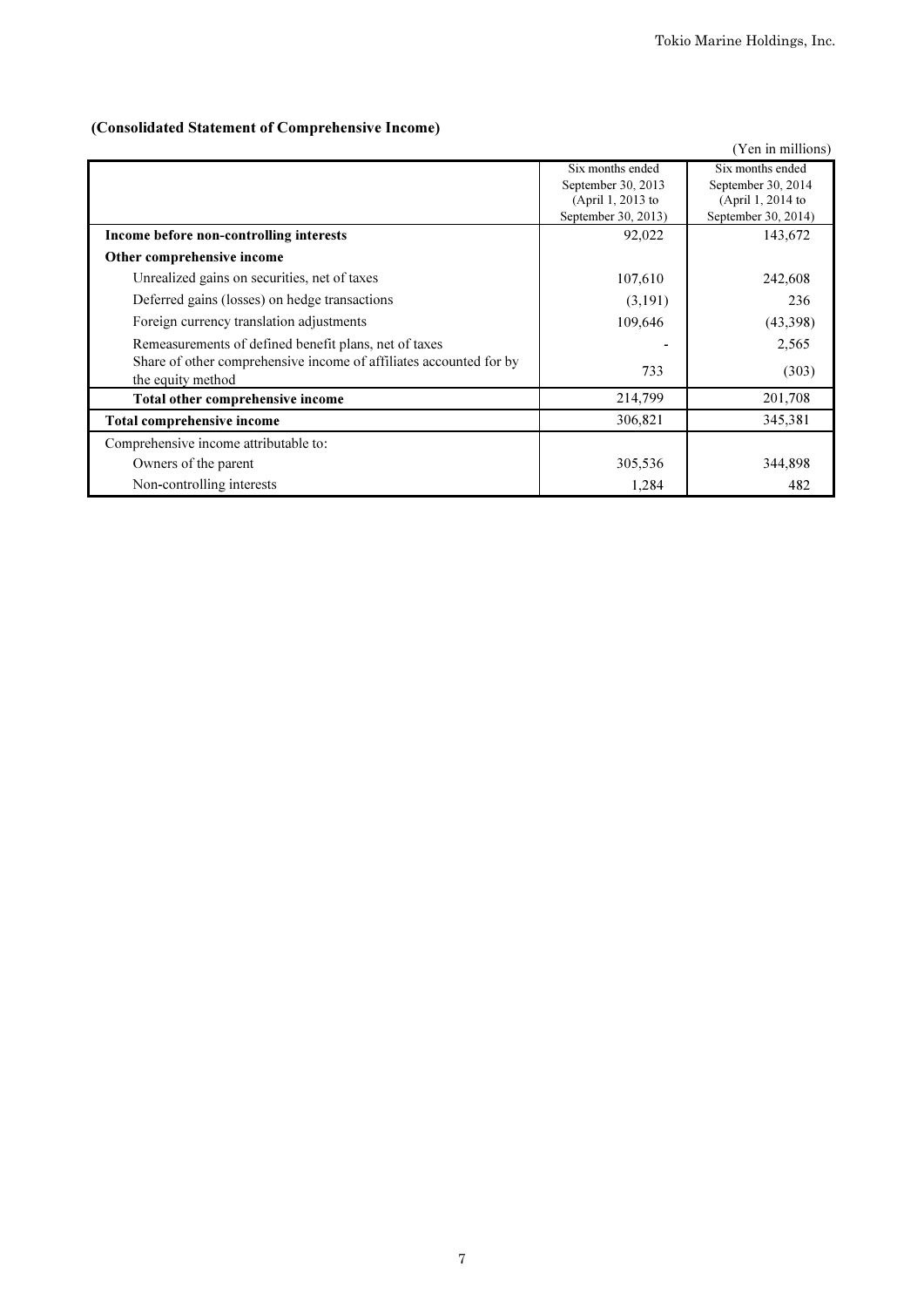#### (3) Consolidated Statement of Changes in Shareholders' Equity

| Six months ended September 30, 2013 (April 1, 2013 to September 30, 2013)<br>(Yen in millions) |                      |                      |                 |                                  |  |  |
|------------------------------------------------------------------------------------------------|----------------------|----------------------|-----------------|----------------------------------|--|--|
|                                                                                                | Shareholders' equity |                      |                 |                                  |  |  |
|                                                                                                | Share capital        | Retained<br>earnings | Treasury shares | Total<br>shareholders'<br>equity |  |  |
| Beginning balance                                                                              | 150,000              | 1,088,315            | (7, 237)        | 1,231,078                        |  |  |
| Cumulative effects of changes<br>in accounting policies                                        |                      |                      |                 |                                  |  |  |
| <b>Restated balance</b>                                                                        | 150,000              | 1,088,315            | (7,237)         | 1,231,078                        |  |  |
| Changes during the six months                                                                  |                      |                      |                 |                                  |  |  |
| Dividends                                                                                      |                      | (21,093)             |                 | (21,093)                         |  |  |
| Net income                                                                                     |                      | 91,425               |                 | 91,425                           |  |  |
| Purchase of treasury shares                                                                    |                      |                      | (54)            | (54)                             |  |  |
| Disposal of treasury shares                                                                    |                      | (142)                | 648             | 505                              |  |  |
| Others                                                                                         |                      | (1,210)              |                 | (1,210)                          |  |  |
| Net changes in items other<br>than shareholders' equity                                        |                      |                      |                 |                                  |  |  |
| Total changes during the six months                                                            |                      | 68,978               | 593             | 69,571                           |  |  |
| Ending balance                                                                                 | 150,000              | 1,157,294            | (6,643)         | 1,300,650                        |  |  |

|                                                         | Accumulated other comprehensive income             |                                                        |                                                |                                               |                                             |           |                  |
|---------------------------------------------------------|----------------------------------------------------|--------------------------------------------------------|------------------------------------------------|-----------------------------------------------|---------------------------------------------|-----------|------------------|
|                                                         | Unrealized gains<br>on securities.<br>net of taxes | Deferred gains<br>(losses) on<br>hedge<br>transactions | Foreign currency<br>translation<br>adjustments | Remeasurements<br>of defined<br>benefit plans | Share acquisition Non-controlling<br>rights | interests | Total net assets |
| Beginning balance                                       | 1,172,896                                          | 21,921                                                 | (85, 226)                                      |                                               | 1,763                                       | 20,749    | 2,363,183        |
| Cumulative effects of changes<br>in accounting policies |                                                    |                                                        |                                                |                                               |                                             |           |                  |
| Restated balance                                        | 1,172,896                                          | 21,921                                                 | (85, 226)                                      |                                               | 1,763                                       | 20,749    | 2,363,183        |
| Changes during the six months                           |                                                    |                                                        |                                                |                                               |                                             |           |                  |
| Dividends                                               |                                                    |                                                        |                                                |                                               |                                             |           | (21,093)         |
| Net income                                              |                                                    |                                                        |                                                |                                               |                                             |           | 91,425           |
| Purchase of treasury shares                             |                                                    |                                                        |                                                |                                               |                                             |           | (54)             |
| Disposal of treasury shares                             |                                                    |                                                        |                                                |                                               |                                             |           | 505              |
| Others                                                  |                                                    |                                                        |                                                |                                               |                                             |           | (1,210)          |
| Net changes in items other<br>than shareholders' equity | 108,032                                            | (3,191)                                                | 109,269                                        |                                               | (212)                                       | 955       | 214,854          |
| Total changes during the six months                     | 108,032                                            | (3, 191)                                               | 109,269                                        |                                               | (212)                                       | 955       | 284,426          |
| Ending balance                                          | 1,280,929                                          | 18,730                                                 | 24,043                                         |                                               | 1,551                                       | 21,705    | 2,647,610        |

(Note) "Others" consisted mainly of reclassification adjustments of deferred tax in accordance with accounting standards adopted by foreign consolidated subsidiaries, etc.

8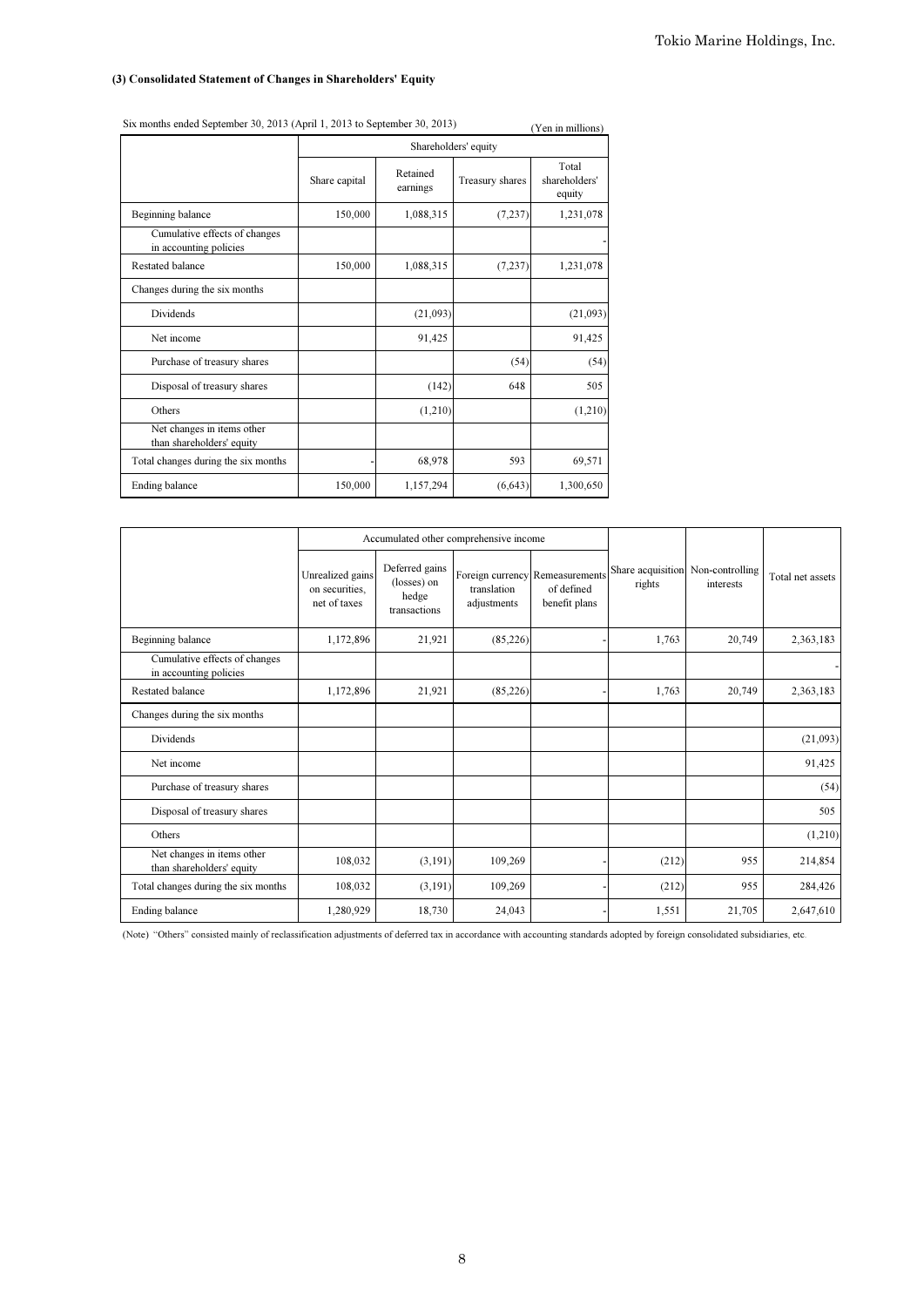Six months ended September 30, 2014 (April 1, 2014 to September 30, 2014) (Yen in millions)

|                                                         |                      |                      |                 | $(1$ cu in miniviro              |  |  |  |
|---------------------------------------------------------|----------------------|----------------------|-----------------|----------------------------------|--|--|--|
|                                                         | Shareholders' equity |                      |                 |                                  |  |  |  |
|                                                         | Share capital        | Retained<br>earnings | Treasury shares | Total<br>shareholders'<br>equity |  |  |  |
| Beginning balance                                       | 150,000              | 1,231,034            | (6,716)         | 1,374,318                        |  |  |  |
| Cumulative effects of changes<br>in accounting policies |                      | (12, 268)            |                 | (12, 268)                        |  |  |  |
| <b>Restated balance</b>                                 | 150,000              | 1,218,765            | (6,716)         | 1,362,049                        |  |  |  |
| Changes during the six months                           |                      |                      |                 |                                  |  |  |  |
| <b>Dividends</b>                                        |                      | (30, 688)            |                 | (30, 688)                        |  |  |  |
| Net income                                              |                      | 142,943              |                 | 142,943                          |  |  |  |
| Purchase of treasury shares                             |                      |                      | (40)            | (40)                             |  |  |  |
| Disposal of treasury shares                             |                      | (51)                 | 489             | 437                              |  |  |  |
| Others                                                  |                      | (162)                |                 | (162)                            |  |  |  |
| Net changes in items other<br>than shareholders' equity |                      |                      |                 |                                  |  |  |  |
| Total changes during the six months                     |                      | 112,041              | 449             | 112,490                          |  |  |  |
| Ending balance                                          | 150,000              | 1,330,807            | (6,267)         | 1,474,539                        |  |  |  |
|                                                         |                      |                      |                 |                                  |  |  |  |

|                                                         | Accumulated other comprehensive income             |                                                        |                            |                                                                |        |                                                |                  |
|---------------------------------------------------------|----------------------------------------------------|--------------------------------------------------------|----------------------------|----------------------------------------------------------------|--------|------------------------------------------------|------------------|
|                                                         | Unrealized gains<br>on securities.<br>net of taxes | Deferred gains<br>(losses) on<br>hedge<br>transactions | translation<br>adjustments | Foreign currency Remeasurements<br>of defined<br>benefit plans | rights | Share acquisition Non-controlling<br>interests | Total net assets |
| Beginning balance                                       | 1,239,658                                          | 18,222                                                 | 106,510                    | (25,946)                                                       | 1,891  | 24,459                                         | 2,739,114        |
| Cumulative effects of changes<br>in accounting policies |                                                    |                                                        |                            |                                                                |        | (5)                                            | (12, 274)        |
| <b>Restated balance</b>                                 | 1,239,658                                          | 18,222                                                 | 106,510                    | (25,946)                                                       | 1,891  | 24,453                                         | 2,726,839        |
| Changes during the six months                           |                                                    |                                                        |                            |                                                                |        |                                                |                  |
| Dividends                                               |                                                    |                                                        |                            |                                                                |        |                                                | (30, 688)        |
| Net income                                              |                                                    |                                                        |                            |                                                                |        |                                                | 142,943          |
| Purchase of treasury shares                             |                                                    |                                                        |                            |                                                                |        |                                                | (40)             |
| Disposal of treasury shares                             |                                                    |                                                        |                            |                                                                |        |                                                | 437              |
| Others                                                  |                                                    |                                                        |                            |                                                                |        |                                                | (162)            |
| Net changes in items other<br>than shareholders' equity | 242,477                                            | 236                                                    | (43, 323)                  | 2,565                                                          | (121)  | 1,037                                          | 202,871          |
| Total changes during the six months                     | 242,477                                            | 236                                                    | (43, 323)                  | 2,565                                                          | (121)  | 1,037                                          | 315,361          |
| Ending balance                                          | 1,482,136                                          | 18,458                                                 | 63,186                     | (23, 381)                                                      | 1,770  | 25,491                                         | 3,042,201        |

(Note) "Others" consisted of reclassification adjustments of deferred tax in accordance with accounting standards adopted by foreign consolidated subsidiaries.

(4) Notes regarding going concern assumption

Not applicable.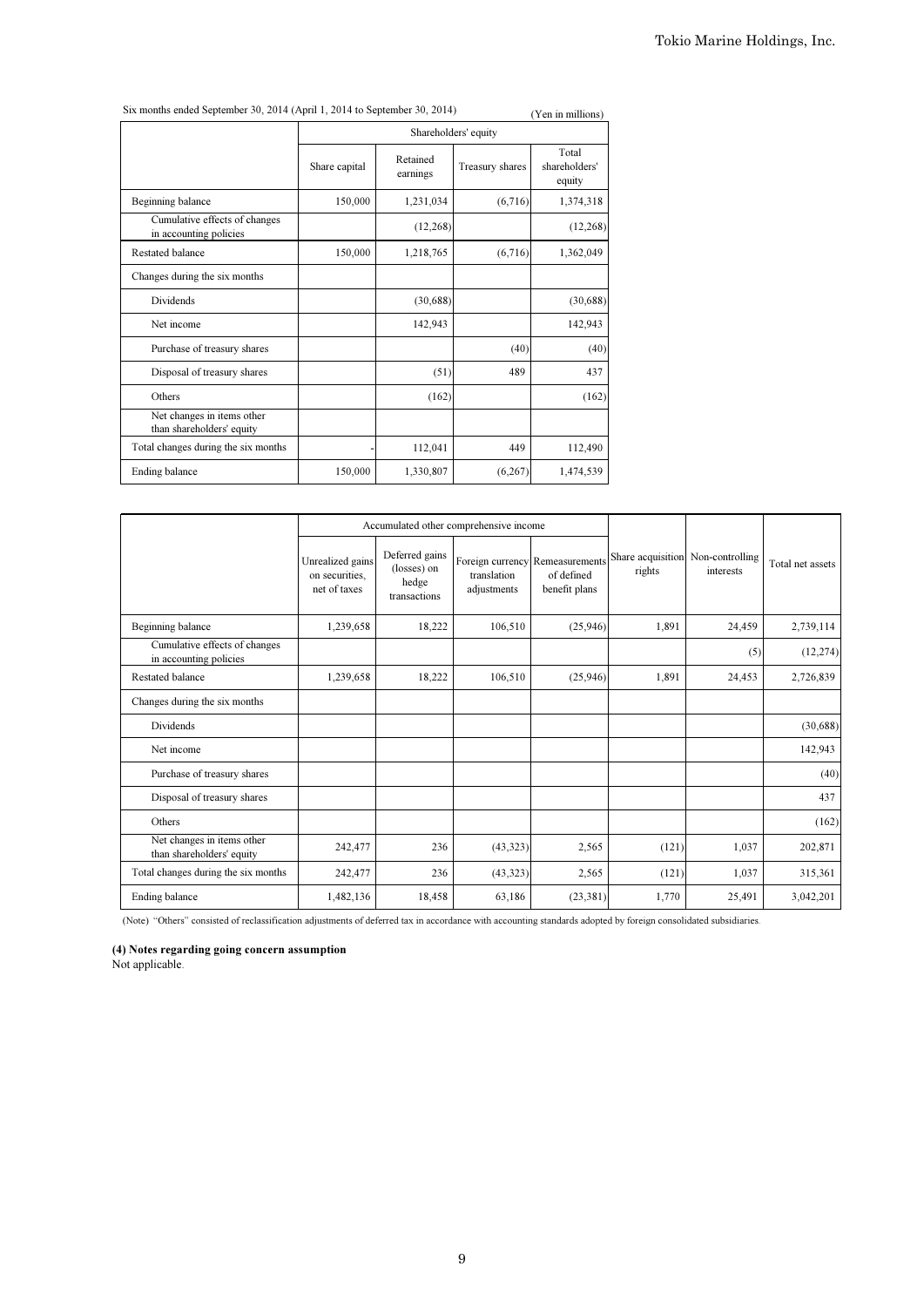# 4. Supplementary information (1) Summary of Consolidated Business Results

|                                                                      |                                                                                    | (Yen in millions, except for %)                                                    |                        |                |  |  |
|----------------------------------------------------------------------|------------------------------------------------------------------------------------|------------------------------------------------------------------------------------|------------------------|----------------|--|--|
|                                                                      | Six months ended<br>September 30, 2013<br>(April 1, 2013 to<br>September 30, 2013) | Six months ended<br>September 30, 2014<br>(April 1, 2014 to<br>September 30, 2014) | Increase<br>(Decrease) | Rate of change |  |  |
| Ordinary income and expenses                                         |                                                                                    |                                                                                    |                        | $\frac{0}{0}$  |  |  |
| <b>Underwriting income</b>                                           | 1,669,457                                                                          | 1,809,983                                                                          | 140,526                | 8.4            |  |  |
| Net premiums written                                                 | 1,415,093                                                                          | 1,517,665                                                                          | 102,572                | 7.2            |  |  |
| Deposit premiums from policyholders                                  | 55,315                                                                             | 62,813                                                                             | 7,498                  | 13.6           |  |  |
| Life insurance premiums                                              | 168,318                                                                            | 201,096                                                                            | 32,778                 | 19.5           |  |  |
| <b>Underwriting expenses</b>                                         | 1,571,323                                                                          | 1,641,979                                                                          | 70,655                 | 4.5            |  |  |
| Net claims paid                                                      | 745,723                                                                            | 795,850                                                                            | 50,126                 | 6.7            |  |  |
| Loss adjustment expenses                                             | 59,532                                                                             | 59,193                                                                             | (338)                  | (0.6)          |  |  |
| Agency commissions and brokerage                                     | 270,410                                                                            | 302,721                                                                            | 32,310                 | 11.9           |  |  |
| Maturity refunds to policyholders                                    | 106,958                                                                            | 96,984                                                                             | (9,974)                | (9.3)          |  |  |
| Life insurance claims                                                | 148,498                                                                            | 144,116                                                                            | (4, 382)               | (3.0)          |  |  |
| Provision for outstanding claims                                     | 45,637                                                                             | 18,114                                                                             | (27, 523)              | (60.3)         |  |  |
| Provision for underwriting reserves                                  | 193,274                                                                            | 222,002                                                                            | 28,727                 | 14.9           |  |  |
| <b>Investment</b> income                                             | 355,638                                                                            | 316,445                                                                            | (39, 192)              | (11.0)         |  |  |
| Interest and dividends                                               | 145,771                                                                            | 165,283                                                                            | 19,511                 | 13.4           |  |  |
| Gains on sales of securities                                         | 63,783                                                                             | 48,009                                                                             | (15,773)               | (24.7)         |  |  |
| <b>Investment expenses</b>                                           | 30,923                                                                             | 27,850                                                                             | (3,072)                | (9.9)          |  |  |
| Losses on sales of securities                                        | 7,041                                                                              | 5,143                                                                              | (1,897)                | (27.0)         |  |  |
| Impairment losses on securities                                      | 4,454                                                                              | 2,130                                                                              | (2,324)                | (52.2)         |  |  |
| Operating and general administrative<br>expenses                     | 308,010                                                                            | 311,224                                                                            | 3,214                  | 1.0            |  |  |
| Other ordinary income and expenses                                   | 31,512                                                                             | 39,837                                                                             | 8,325                  | 26.4           |  |  |
| Equity in earnings (losses) of affiliates                            | (1, 411)                                                                           | 315                                                                                | 1,726                  |                |  |  |
| Deferred expenses under Article 113 of<br>the Insurance Business Act | (2,316)                                                                            |                                                                                    | 2,316                  |                |  |  |
| Ordinary profit                                                      | 148,667                                                                            | 185,211                                                                            | 36,544                 | 24.6           |  |  |
| <b>Extraordinary gains and losses</b>                                |                                                                                    |                                                                                    |                        |                |  |  |
| Extraordinary gains                                                  | 1,239                                                                              | 1,710                                                                              | 470                    | 38.0           |  |  |
| <b>Extraordinary losses</b>                                          | 3,905                                                                              | 13,093                                                                             | 9,187                  | 235.2          |  |  |
| <b>Extraordinary gains (losses)</b>                                  | (2,665)                                                                            | (11,382)                                                                           | (8,717)                |                |  |  |
| Income before income taxes and non-controlling<br>interests          | 146,001                                                                            | 173,829                                                                            | 27,827                 | 19.1           |  |  |
| Income taxes - current                                               | 33,780                                                                             | 38,355                                                                             | 4,575                  | 13.5           |  |  |
| Income taxes - deferred                                              | 20,198                                                                             | (8,199)                                                                            | (28, 398)              | (140.6)        |  |  |
| <b>Total income taxes</b>                                            | 53,979                                                                             | 30,156                                                                             | (23, 823)              | (44.1)         |  |  |
| Income before non-controlling interests                              | 92,022                                                                             | 143,672                                                                            | 51,650                 | 56.1           |  |  |
| Non-controlling interests                                            | 596                                                                                | 729                                                                                | 132                    | 22.3           |  |  |
| Net income                                                           | 91,425                                                                             | 142,943                                                                            | 51,518                 | 56.3           |  |  |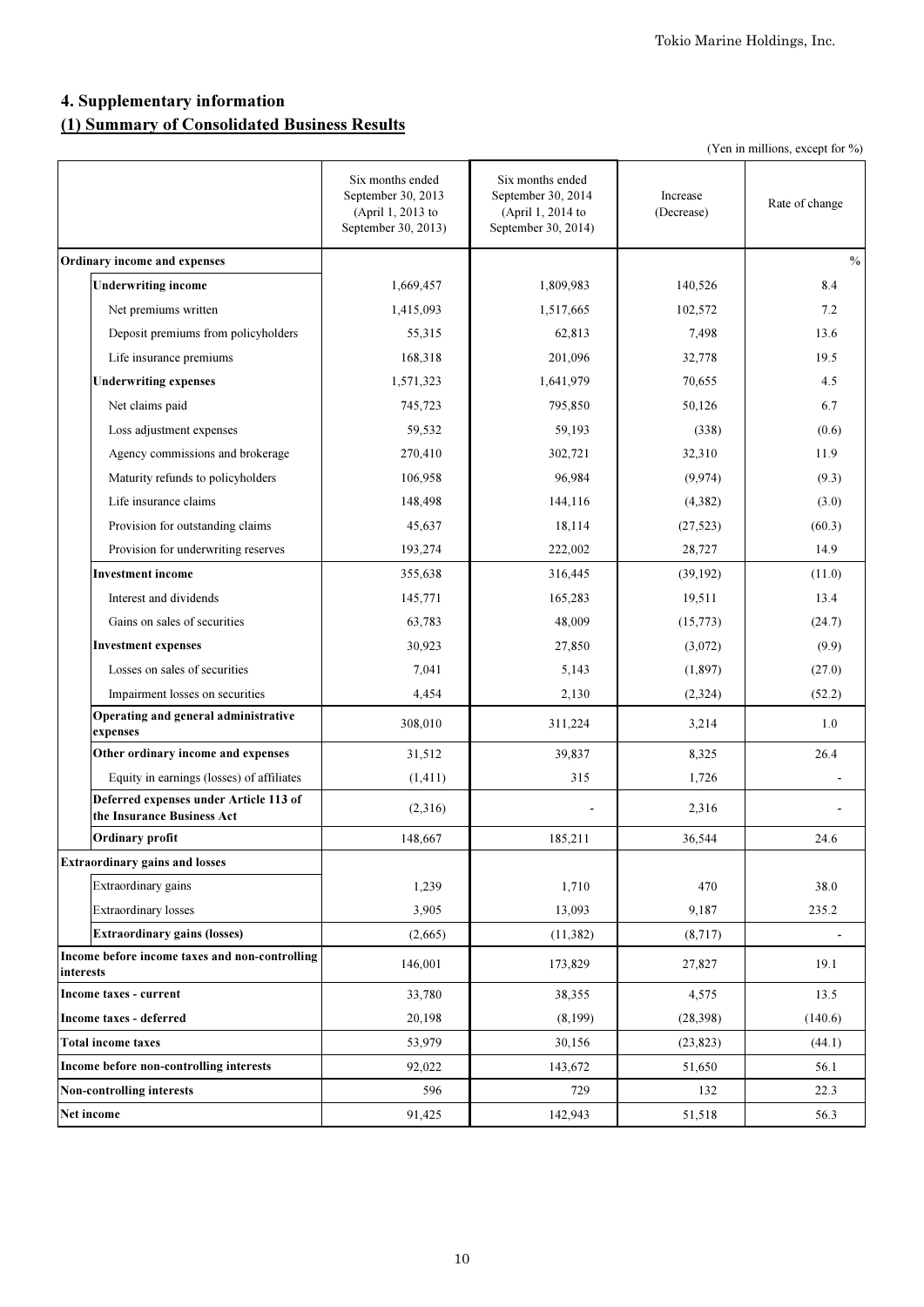# (2) Premiums written and claims paid by lines of business

| Direct premiums written including deposit premiums from poneyholders |                                                                              |                   |                |                                                                              |                   | (Yen in millions, except for %) |
|----------------------------------------------------------------------|------------------------------------------------------------------------------|-------------------|----------------|------------------------------------------------------------------------------|-------------------|---------------------------------|
|                                                                      | Six months ended September 30, 2013<br>(April 1, 2013 to September 30, 2013) |                   |                | Six months ended September 30, 2014<br>(April 1, 2014 to September 30, 2014) |                   |                                 |
|                                                                      | Amount                                                                       | Composition ratio | Rate of change | Amount                                                                       | Composition ratio | Rate of change                  |
|                                                                      |                                                                              | $\frac{0}{0}$     | $\frac{0}{0}$  |                                                                              | $\frac{0}{0}$     | $\frac{0}{0}$                   |
| Fire and allied lines                                                | 253,704                                                                      | 17.0              | 8.8            | 274,329                                                                      | 17.1              | 8.1                             |
| Hull and cargo                                                       | 60,738                                                                       | 4.1               | 18.1           | 63,897                                                                       | 4.0               | 5.2                             |
| Personal accident                                                    | 159,311                                                                      | 10.7              | 2.3            | 176,563                                                                      | 11.0              | 10.8                            |
| Voluntary automobile                                                 | 582,379                                                                      | 39.0              | 8.1            | 624,232                                                                      | 38.9              | 7.2                             |
| Compulsory automobile liability                                      | 140,745                                                                      | 9.4               | 11.4           | 140,352                                                                      | 8.7               | (0.3)                           |
| Others                                                               | 297,150                                                                      | 19.9              | 25.7           | 326,003                                                                      | 20.3              | 9.7                             |
| Total                                                                | 1,494,030                                                                    | 100.0             | 11.4           | 1,605,379                                                                    | 100.0             | 7.5                             |
| Deposit premiums from policyholders                                  | 55,315                                                                       | 3.7               | (6.6)          | 62,813                                                                       | 3.9               | 13.6                            |

Direct premiums written including deposit premiums from policyholders  $(1)$ 

Net premiums written (Yen in millions, except for %)

|                                 | Six months ended September 30, 2013<br>(April 1, 2013 to September 30, 2013) |                   |                | Six months ended September 30, 2014<br>(April 1, 2014 to September 30, 2014) |                   |                |
|---------------------------------|------------------------------------------------------------------------------|-------------------|----------------|------------------------------------------------------------------------------|-------------------|----------------|
|                                 | Amount                                                                       | Composition ratio | Rate of change | Amount                                                                       | Composition ratio | Rate of change |
|                                 |                                                                              | $\%$              | $\frac{0}{0}$  |                                                                              | $\frac{0}{0}$     | $\%$           |
| Fire and allied lines           | 235,679                                                                      | 16.7              | 7.5            | 245,368                                                                      | 16.2              | 4.1            |
| Hull and cargo                  | 54,150                                                                       | 3.8               | 21.0           | 56,932                                                                       | 3.8               | 5.1            |
| Personal accident               | 107,907                                                                      | 7.6               | 2.5            | 113,568                                                                      | 7.5               | 5.2            |
| Voluntary automobile            | 591,274                                                                      | 41.8              | 9.2            | 642,896                                                                      | 42.4              | 8.7            |
| Compulsory automobile liability | 141,987                                                                      | 10.0              | 5.1            | 149,641                                                                      | 9.9               | 5.4            |
| Others                          | 284,093                                                                      | 20.1              | 38.4           | 309,258                                                                      | 20.4              | 8.9            |
| Total                           | 1,415,093                                                                    | 100.0             | 13.1           | 1,517,665                                                                    | 100.0             | 7.2            |

Net claims paid (Yen in millions, except for %)

|                                 | Six months ended September 30, 2013<br>(April 1, 2013 to September 30, 2013) |                   |                | Six months ended September 30, 2014<br>(April 1, 2014 to September 30, 2014) |                   |                |
|---------------------------------|------------------------------------------------------------------------------|-------------------|----------------|------------------------------------------------------------------------------|-------------------|----------------|
|                                 | Amount                                                                       | Composition ratio | Rate of change | Amount                                                                       | Composition ratio | Rate of change |
|                                 |                                                                              | $\frac{0}{0}$     | $\frac{0}{0}$  |                                                                              | $\frac{0}{0}$     | $\frac{0}{0}$  |
| Fire and allied lines           | 110,338                                                                      | 14.8              | (31.3)         | 150,575                                                                      | 18.9              | 36.5           |
| Hull and cargo                  | 28,597                                                                       | 3.8               | 23.9           | 25,231                                                                       | 3.2               | (11.8)         |
| Personal accident               | 47,396                                                                       | 6.4               | 5.4            | 47,709                                                                       | 6.0               | 0.7            |
| Voluntary automobile            | 332,482                                                                      | 44.6              | 1.4            | 345,543                                                                      | 43.4              | 3.9            |
| Compulsory automobile liability | 116,797                                                                      | 15.7              | (2.0)          | 116,071                                                                      | 14.6              | (0.6)          |
| Others                          | 110,110                                                                      | 14.8              | 27.2           | 110,717                                                                      | 13.9              | 0.6            |
| Total                           | 745,723                                                                      | 100.0             | (2.2)          | 795,850                                                                      | 100.0             | 6.7            |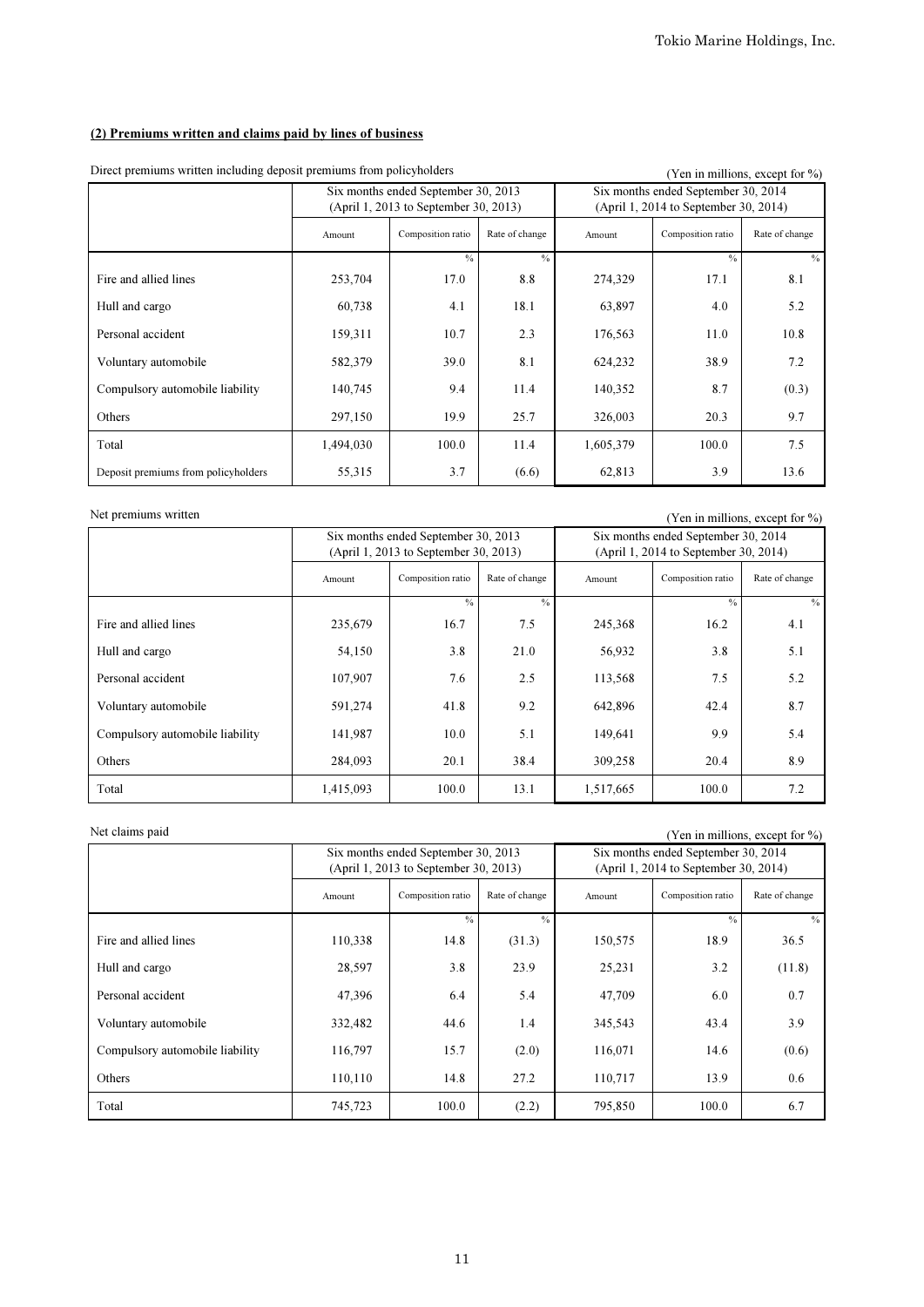## **(3) Securities**

| 1. Bonds held to maturity                                        |                             |                                              |                      |                   |                                              |            | (Yen in millions) |
|------------------------------------------------------------------|-----------------------------|----------------------------------------------|----------------------|-------------------|----------------------------------------------|------------|-------------------|
|                                                                  |                             |                                              | As of March 31, 2014 |                   | As of September 30, 2014                     |            |                   |
|                                                                  |                             | Carrying amount<br>shown on<br>balance sheet | Fair value           | <b>Difference</b> | Carrying amount<br>shown on<br>balance sheet | Fair value | Difference        |
| Those with fair<br>value exceeding<br>the carrying<br>amount     | Domestic debt<br>securities | 2,774,668                                    | 3,011,035            | 236,367           | 3,123,354                                    | 3,418,516  | 295,161           |
|                                                                  | Foreign securities          | 9,456                                        | 9,699                | 242               | 12,104                                       | 12,322     | 217               |
|                                                                  | Subtotal                    | 2,784,124                                    | 3,020,734            | 236,609           | 3,135,458                                    | 3,430,838  | 295,379           |
| Those with fair<br>value not<br>exceeding the<br>carrying amount | Domestic debt<br>securities | 176,878                                      | 174,920              | (1,957)           | 16,940                                       | 16,543     | (397)             |
|                                                                  | Foreign securities          | 11,784                                       | 11,412               | (372)             | 9,504                                        | 9,187      | (316)             |
|                                                                  | Subtotal                    | 188,662                                      | 186,333              | (2,329)           | 26,445                                       | 25,731     | (713)             |
| Total                                                            |                             | 2,972,787                                    | 3,207,068            | 234,280           | 3,161,903                                    | 3,456,569  | 294,665           |

2. Bonds earmarked for underwriting reserves (Yen in millions)

|                                                                  |                             | As of March 31, 2014                         |            |                   | As of September 30, 2014                     |            |            |  |
|------------------------------------------------------------------|-----------------------------|----------------------------------------------|------------|-------------------|----------------------------------------------|------------|------------|--|
|                                                                  |                             | Carrying amount<br>shown on<br>balance sheet | Fair value | <b>Difference</b> | Carrying amount<br>shown on<br>balance sheet | Fair value | Difference |  |
| Those with fair<br>value exceeding<br>the carrying<br>amount     | Domestic debt<br>securities | 78,751                                       | 82,680     | 3,928             | 79,654                                       | 83,242     | 3,588      |  |
|                                                                  | Foreign securities          | 71,412                                       | 74,159     | 2,746             | 55,627                                       | 57,733     | 2,106      |  |
|                                                                  | Subtotal                    | 150,164                                      | 156,840    | 6,675             | 135,281                                      | 140,976    | 5,695      |  |
| Those with fair<br>value not<br>exceeding the<br>carrying amount | Domestic debt<br>securities | 4,413                                        | 4,392      | (21)              | 125                                          | 125        | (0)        |  |
|                                                                  | Foreign securities          | 6,523                                        | 6,191      | (332)             | 4,490                                        | 4,305      | (185)      |  |
|                                                                  | Subtotal                    | 10,937                                       | 10,583     | (354)             | 4,616                                        | 4,430      | (185)      |  |
| Total                                                            |                             | 161,101                                      | 167,423    | 6,321             | 139,897                                      | 145,407    | 5,509      |  |

| 3. Available-for-sale securities<br>(Yen in millions) |                               |                                         |           |                          |                                         |           |            |
|-------------------------------------------------------|-------------------------------|-----------------------------------------|-----------|--------------------------|-----------------------------------------|-----------|------------|
|                                                       | As of March 31, 2014          |                                         |           | As of September 30, 2014 |                                         |           |            |
|                                                       |                               | Fair value<br>shown on<br>balance sheet | Cost      | Difference               | Fair value<br>shown on<br>balance sheet | Cost      | Difference |
| Those with fair<br>value exceeding<br>the cost        | Domestic debt<br>securities   | 3,959,635                               | 3,771,751 | 187,884                  | 3,954,029                               | 3,731,293 | 222,735    |
|                                                       | Domestic equity<br>securities | 2,242,459                               | 709,744   | 1,532,715                | 2,468,760                               | 709,062   | 1,759,697  |
|                                                       | Foreign securities            | 1,491,353                               | 1,371,278 | 120,074                  | 2,048,660                               | 1,878,114 | 170,545    |
|                                                       | Others (Note 2)               | 360,676                                 | 332,462   | 28,213                   | 464,642                                 | 427,375   | 37,266     |
|                                                       | Subtotal                      | 8,054,125                               | 6,185,237 | 1,868,887                | 8,936,092                               | 6,745,846 | 2,190,245  |
| Those with fair<br>value not<br>exceeding the<br>cost | Domestic debt<br>securities   | 323,479                                 | 323,985   | (506)                    | 181,356                                 | 181,396   | (40)       |
|                                                       | Domestic equity<br>securities | 35,647                                  | 38,426    | (2,779)                  | 18,140                                  | 19,663    | (1,522)    |
|                                                       | Foreign securities            | 934,561                                 | 979,261   | (44,700)                 | 599,457                                 | 612,824   | (13, 367)  |
|                                                       | Others (Note 3)               | 538,156                                 | 548,224   | (10,068)                 | 564,779                                 | 569,046   | (4,266)    |
|                                                       | Subtotal                      | 1,831,843                               | 1,889,898 | (58, 054)                | 1,363,734                               | 1,382,931 | (19, 197)  |
| Total                                                 |                               | 9,885,969                               | 8,075,136 | 1,810,832                | 10,299,826                              | 8,128,778 | 2,171,048  |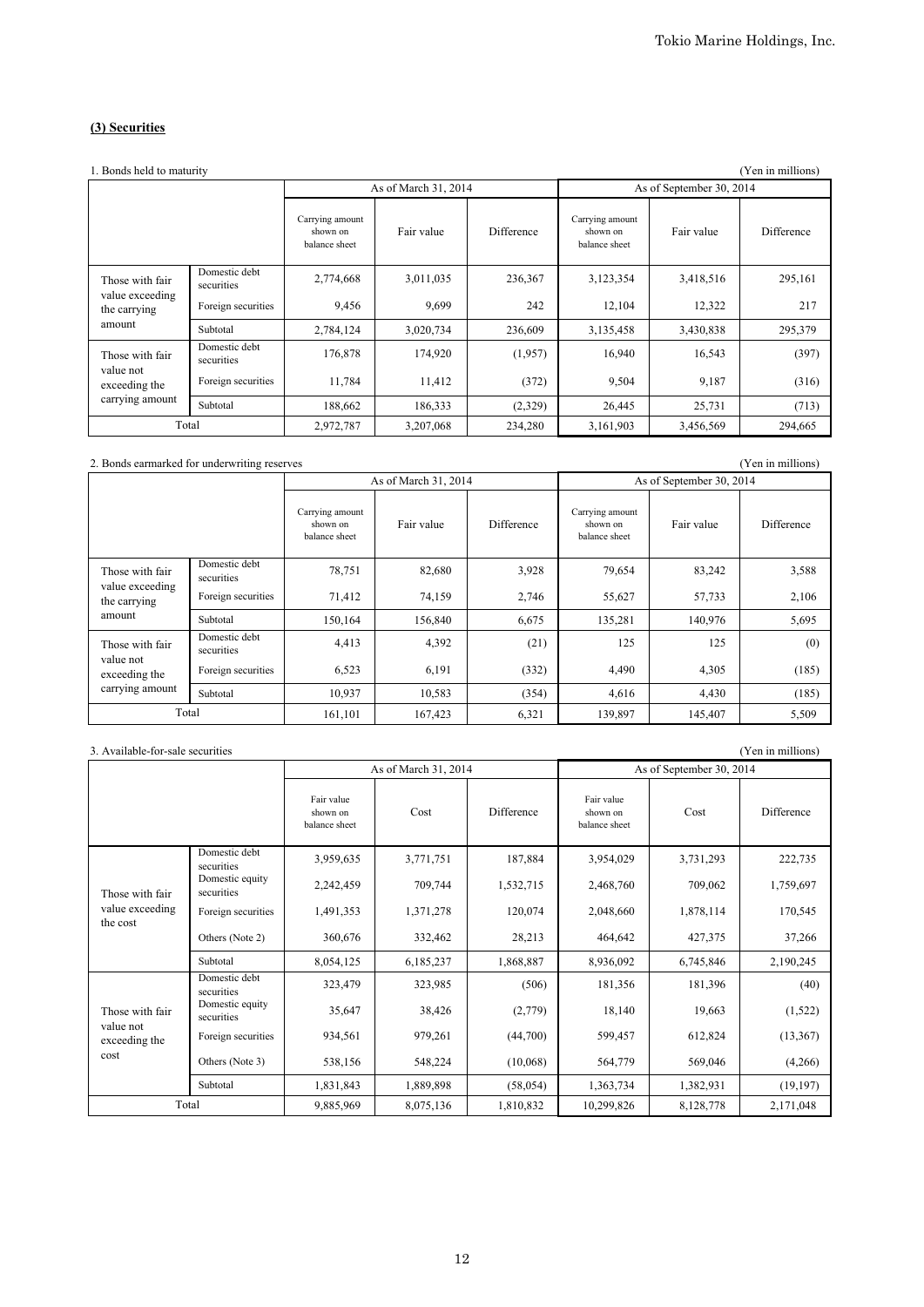#### (Note)

- 1. Available-for-sale securities whose fair value can not be measured reliably are not included in the table above.
- 2. As of March 31, 2014, "Others" includes negotiable certificates of deposit (fair value: 83 million yen; cost: 81 million yen; difference: 1 million yen) which are presented as "Cash and bank deposits" on the consolidated balance sheet, and foreign mortgage securities, etc. (fair value: 352,164 million yen; cost: 325,925 million yen; difference: 26,239 million yen) which are presented as "Monetary receivables bought" on the consolidated balance sheet.

As of September 30, 2014, "Others" includes foreign mortgage securities, etc. (fair value: 454,172 million yen; cost: 419,679 million yen; difference: 34,492 million yen) which are presented as "Monetary receivables bought" on the consolidated balance sheet.

3. As of March 31, 2014, "Others" includes negotiable certificates of deposit (fair value: 16,856 million yen; cost: 16,859 million yen; difference: (3) million yen) which are presented as "Cash and bank deposits" on the consolidated balance sheet, and commercial paper, etc. (fair value: 518,280 million yen; cost: 528,330 million yen; difference: (10,049) million yen) which are presented as "Monetary receivables bought" on the consolidated balance sheet.

As of September 30, 2014, "Others" includes negotiable certificates of deposit (fair value: 32,002 million yen; cost: 32,002 million yen; difference: (0) million yen) which are presented as "Cash and bank deposits" on the consolidated balance sheet, and commercial paper, etc. (fair value: 531,749 million yen; cost: 536,014 million yen; difference: (4,265) million yen) which are presented as "Monetary receivables bought" on the consolidated balance sheet.

#### 4. Securities impaired

For the fiscal year ended March 31, 2014, impairment losses of 2,291 million yen (domestic equity securities: 742 million yen; foreign securities: 293 million yen; others: 1,255 million yen) were recognized for "Available-for-sale securities" with fair value. Impairment losses of 430 million yen (domestic equity securities: 52 million yen; foreign securities: 378 million yen) were also recognized for those whose fair value cannot be measured reliably.

For the six months ended September 30, 2014, impairment losses of 1,518 million yen (foreign securities: 1,127 million yen; others: 391 million yen) were recognized for "Available-for-sale securities" with fair value. Impairment losses of 1,002 million yen (domestic equity securities: 793 million yen; foreign securities: 209 million yen) were also recognized for those whose fair value cannot be measured reliably. In principle, an impairment loss on a security with fair value is recognized when the fair value is 30% or more below its cost.